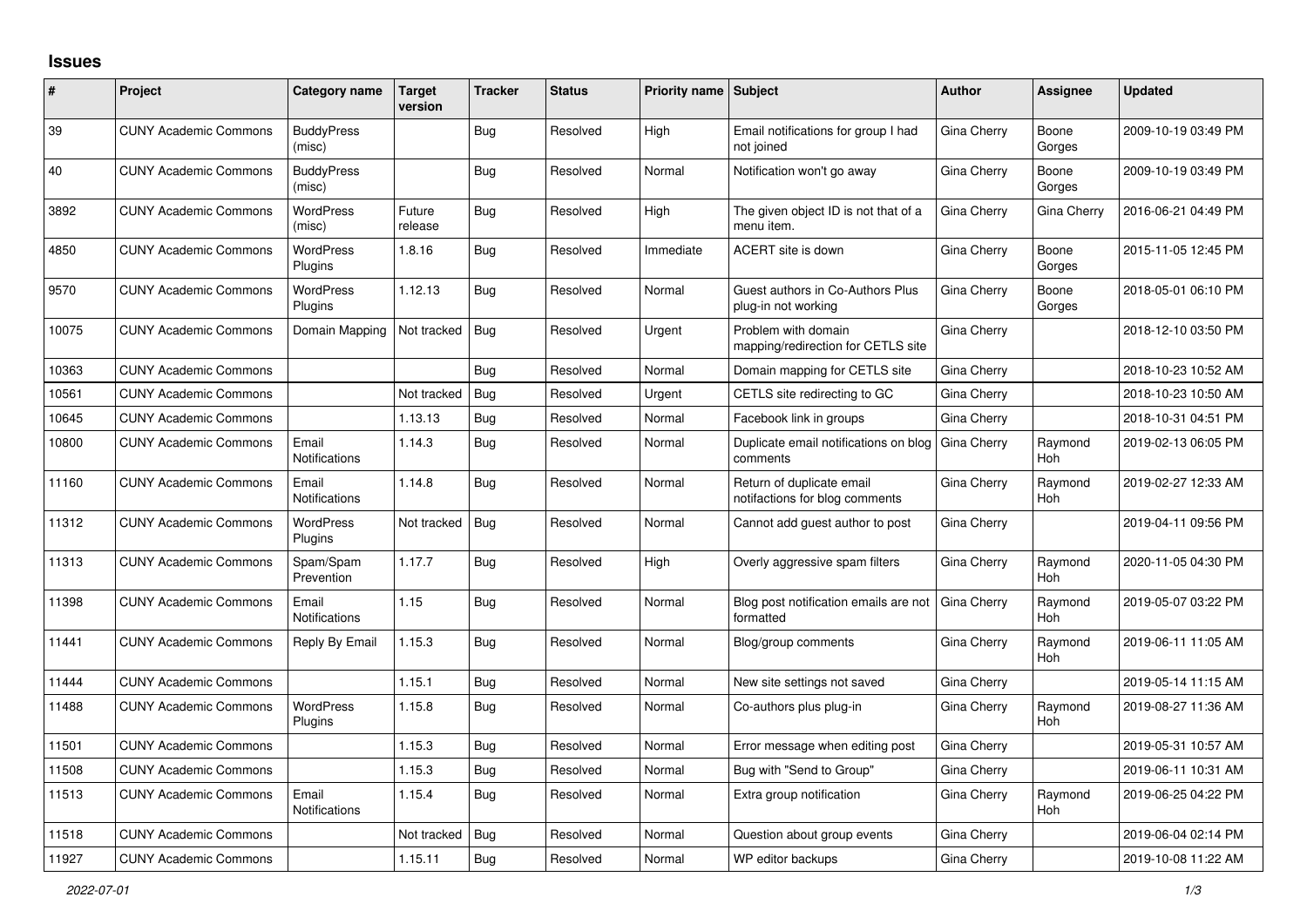| #     | Project                      | <b>Category name</b>          | <b>Target</b><br>version | <b>Tracker</b> | <b>Status</b> | <b>Priority name   Subject</b> |                                                      | <b>Author</b>      | Assignee        | <b>Updated</b>      |
|-------|------------------------------|-------------------------------|--------------------------|----------------|---------------|--------------------------------|------------------------------------------------------|--------------------|-----------------|---------------------|
| 11997 | <b>CUNY Academic Commons</b> | Domain Mapping                | 1.15.13                  | Bug            | Resolved      | Urgent                         | Domain mapping not working for<br><b>CETLS</b> site  | Gina Cherry        | Raymond<br>Hoh  | 2019-11-12 10:38 AM |
| 12003 | <b>CUNY Academic Commons</b> |                               | 1.15.13                  | Bug            | Resolved      | Normal                         | Editing events using Events<br>Manager plugin        | Gina Cherry        |                 | 2019-10-22 04:39 PM |
| 12030 | <b>CUNY Academic Commons</b> |                               | Not tracked              | <b>Bug</b>     | Resolved      | Normal                         | Issue with scheduled publishing                      | Gina Cherry        |                 | 2020-02-11 04:47 PM |
| 12036 | <b>CUNY Academic Commons</b> | Email<br>Notifications        |                          | Bug            | Resolved      | Normal                         | Blog post notification not sent to<br>group          | Gina Cherry        |                 | 2019-11-04 11:36 AM |
| 13969 | <b>CUNY Academic Commons</b> | Server                        | Not tracked              | Bug            | Resolved      | Normal                         | Problems accessing the Commons                       | Gina Cherry        |                 | 2021-02-11 03:10 PM |
| 14841 | <b>CUNY Academic Commons</b> | <b>WordPress</b><br>Plugins   | 1.18.20                  | Bug            | Resolved      | Normal                         | Issue with Co-Authors Plus in the<br>Customizr theme | Gina Cherry        | Raymond<br>Hoh  | 2021-10-07 08:14 PM |
| 14848 | <b>CUNY Academic Commons</b> | <b>WordPress</b><br>Plugins   | 1.18.21                  | Bug            | Resolved      | Normal                         | Bug with Gravity Forms/Commons<br>interaction        | Gina Cherry        | Raymond<br>Hoh  | 2021-10-13 06:51 PM |
| 15094 | <b>CUNY Academic Commons</b> | Group Invitations             | 2.0.0                    | Bug            | Resolved      | Normal                         | Group admins added to site as<br>authors, not admins | Gina Cherry        | Boone<br>Gorges | 2022-05-26 11:36 AM |
| 15203 | <b>CUNY Academic Commons</b> |                               | Not tracked              | Bug            | Resolved      | Normal                         | Comments no longer working                           | Gina Cherry        |                 | 2022-01-19 03:41 PM |
| 11507 | <b>CUNY Academic Commons</b> |                               |                          | Bug            | Rejected      | Normal                         | Apply layout to existing site?                       | Gina Cherry        |                 | 2019-05-31 01:33 PM |
| 11582 | <b>CUNY Academic Commons</b> |                               |                          | Bug            | Rejected      | Normal                         | Site privacy options                                 | Gina Cherry        |                 | 2019-06-20 11:26 AM |
| 13704 | <b>CUNY Academic Commons</b> |                               |                          | <b>Bug</b>     | Rejected      | Normal                         | Site logo not updating                               | Gina Cherry        |                 | 2021-02-23 10:46 AM |
| 11512 | <b>CUNY Academic Commons</b> |                               |                          | <b>Bug</b>     | Duplicate     | Normal                         | Links not opening in new tab                         | Gina Cherry        |                 | 2019-06-04 11:08 AM |
| 11649 | <b>CUNY Academic Commons</b> | <b>WordPress</b><br>Plugins   | 2.0.3                    | <b>Bug</b>     | In Progress   | Normal                         | CC license displayed on every page                   | <b>Gina Cherry</b> | Raymond<br>Hoh  | 2022-06-29 11:32 AM |
| 3669  | <b>CUNY Academic Commons</b> | <b>WordPress</b><br>Plugins   | 1.7.4                    | Feature        | Resolved      | Normal                         | Plug-in request: Collapse-o-matic                    | Gina Cherry        | Boone<br>Gorges | 2014-11-21 11:14 AM |
| 3976  | <b>CUNY Academic Commons</b> | Email<br><b>Notifications</b> | 1.7.18                   | Feature        | Resolved      | Normal                         | Emails to blog subscribers should<br>be sent in HTML | Gina Cherry        | Boone<br>Gorges | 2015-04-12 02:18 PM |
| 3998  | <b>CUNY Academic Commons</b> | <b>WordPress</b><br>Plugins   | 1.7.19                   | Feature        | Resolved      | Normal                         | Voicethread plugin                                   | Gina Cherry        | Boone<br>Gorges | 2015-04-21 02:35 PM |
| 4751  | <b>CUNY Academic Commons</b> | <b>WordPress</b><br>Themes    | 1.8.13                   | Feature        | Resolved      | Normal                         | Request for two plug-ins                             | Gina Cherry        | Boone<br>Gorges | 2015-10-13 09:29 AM |
| 7944  | <b>CUNY Academic Commons</b> | <b>WordPress</b><br>Plugins   | 1.10.16                  | Feature        | Resolved      | Normal                         | MailChimp plug-in                                    | Gina Cherry        |                 | 2017-04-11 12:38 PM |
| 8389  | <b>CUNY Academic Commons</b> | <b>WordPress</b><br>Plugins   | 1.11.6                   | Feature        | Resolved      | Normal                         | Gravity Forms + Custom Post Types<br>plug-in         | Gina Cherry        | Boone<br>Gorges | 2017-07-06 08:09 PM |
| 10847 | <b>CUNY Academic Commons</b> | <b>Blogs</b><br>(BuddyPress)  | 1.15                     | Feature        | Resolved      | Normal                         | Select which blog posts are sent to<br>group         | Gina Cherry        | Boone<br>Gorges | 2019-04-23 03:54 PM |
| 11311 | <b>CUNY Academic Commons</b> | <b>WordPress</b><br>Plugins   | 1.14.11                  | Feature        | Resolved      | Normal                         | Request for post expiration plug-in                  | Gina Cherry        | Raymond<br>Hoh  | 2019-04-15 10:47 AM |